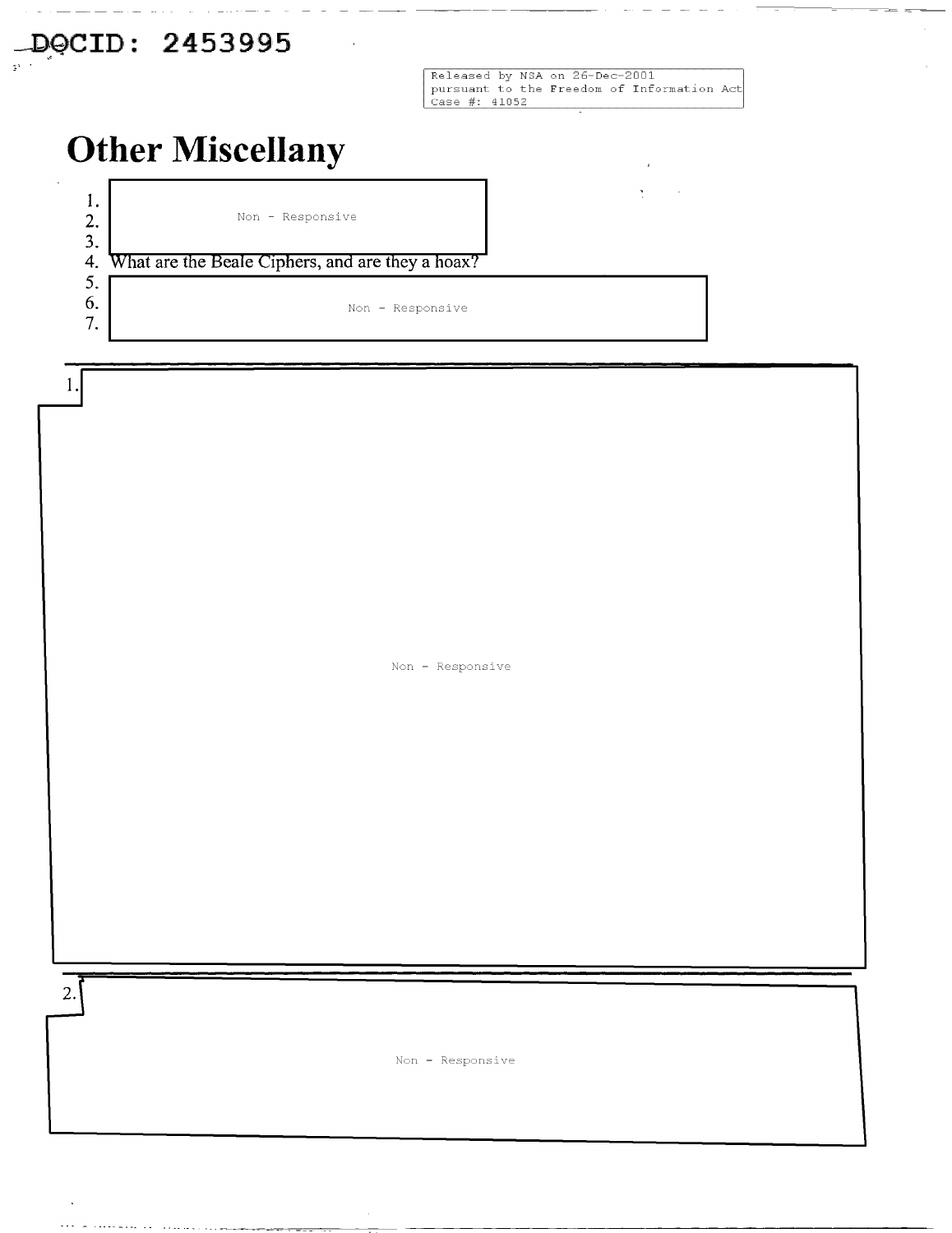## DOCID: 2453995

ممه الم

string couldn't appear by chance, but feels there must be an explanation; Gwyn (sci.crypt expert) is unimpressed with this string.



*POC for this page is* Non - Responsive